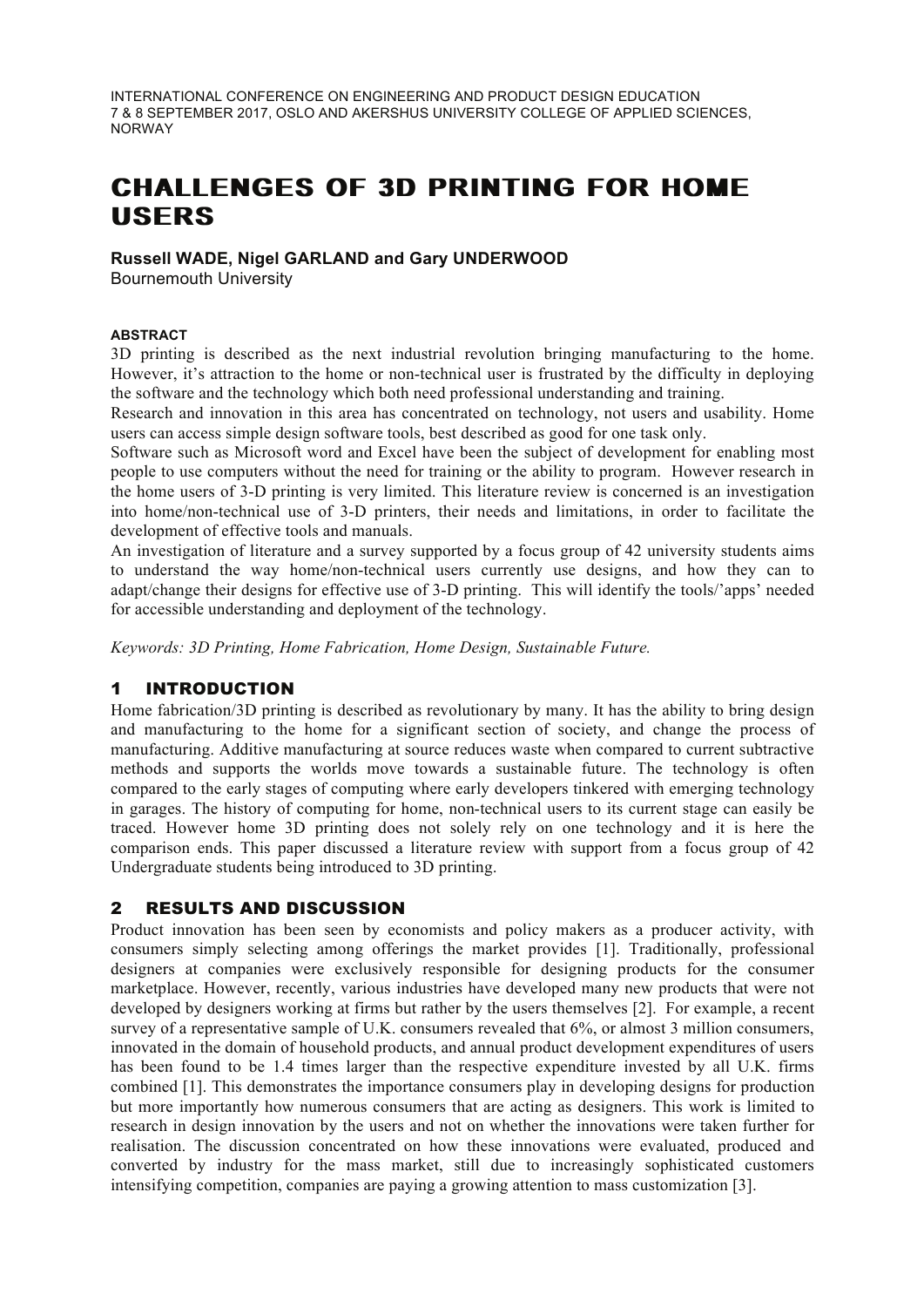The paradigm of mass customisation emerged in the late 1980's as demand for product variety increased [4]. The number of varieties offered by consumer product manufacturers has increased significantly since then [5] and while mass customisation provides a high variety for consumers to choose from, such high variety also introduces manufacturing complexity in the assembly systems [6]. These systems limit consumers to choosing module combinations which are not always able to produce exactly what is desired. Hu [5] Discusses how the presence of the internet, computing and the emergence of 3D printing is truly meeting consumer customisation, presenting opportunities for a new paradigm of product creation. Consumers can create innovative products and realise value by collaborating with manufacturers and other consumers. A consequence for businesses is how the Internet has increased user participation in the production process. Increased participation has been very visible since the birth of Web 2.0 technologies. Some successful Web 2.0 outlets such as Facebook, Instagram, Flickr, and Twitter have the content provided by user's accounts for most of the value of the service. This participation has blurred the line between consumption and production activities [7], users can now consume and produce content. Users are no longer pure consumers but have become producer/consumers or 'prosumers'. This role is more noticeable when one considers their involvement in the production of physical objects. Consumer-owned printers, for instance, are one of the many means of production that firms can use within a co-creation activity [8].

This revolution has enabled the consumer to take an ever increasing part in production processes, Rayna et al details how 3D printing is the 'last piece of the puzzle' enabling consumers to intervene at any stage in the production process, from initial idea to fully manufactured product, even carry out most (if not all) of this process. Hence, understanding the changes online 3D printing can bring to the innovative processes requires users to fully understand the nature of co-creation activities and the changing role of consumers in the production process. For individuals' to carry out all of this production process will require more than just the 3D printer, Rayna et al 2015 omits discussing technical skill or tools required to produce and test designs that can be printed. Addressing how consumers will manage this process without cooperation of industry or education is missed within the discussion.

For most, it is difficult to see 3D printing technology operated by any person who is not an engineer or technically inclined; even so this technology is following a pattern similar to that of personal computing which over the past 40 years removed the need of specialist skills to operate them as a tool that almost every person in society uses or interacts with [9]. Like the early computer, 3D printing suffers from limitations [10], Nevertheless, the last few years have seen the capabilities of 3d printing increasing and costs decreasing. In 2001 the cheapest 3D printer available in the market was priced at \$45,000, today a personal 3D printer costs between \$1000 and \$10,000, making it accessible to individuals and small organizations [9], placing this technology within the reach of schools, small businesses and local production shops. However, these new low cost consumer based 3D printers can prove frustrating for those non-technical, with their lower print quality, and complicated build techniques when compared to more expensive industrial printers; this view is supported by Easton (2009) saying that as things stand today, home 3D printers are at about the same level of capability, user-friendliness, and price as personal computers in the mid-1970s. Further, Neagle [11] discusses how 3D printing will struggle in consumer markets because of the education needed to use the devices. Consumers will need to use CAD or other 3D design software if they are to design an item for a 3D printer. Furthermore when a user has learned how to use software, the intricacies of 3D printing will be difficult to master for beginners, Basiliere says "Once you have that, now you still have to print it out, and depending upon the consumer's skill set, it could be a very difficult process of trial-anderror getting the printer to produce the part that they envisioned," he says. "Not that the printer is incapable, but there may be need for support structures and other elements in the design that, if the consumer isn't proficient with the software, it leads to a bad print."

Shewbridge et al., 2014 confirm this, discussing individuals' experiences when considering everyday design. They realised that a design idea was often quite difficult, as an individual with an idea to create or modify an object, but may lack the skills to fabricate such an object. However they noted that the adoption of fabrication tools such as 3D printers may lower the barriers to creating a physical representation of an idea.

A Shapeways, Ponoko and Fabbaloo Survey [12] furthers this with 358 respondents establishing the demographic of 3D printing as male dominated with the average age of 35. This survey group had a high level of education with 56 percent having at least a bachelor level degree [13]. However when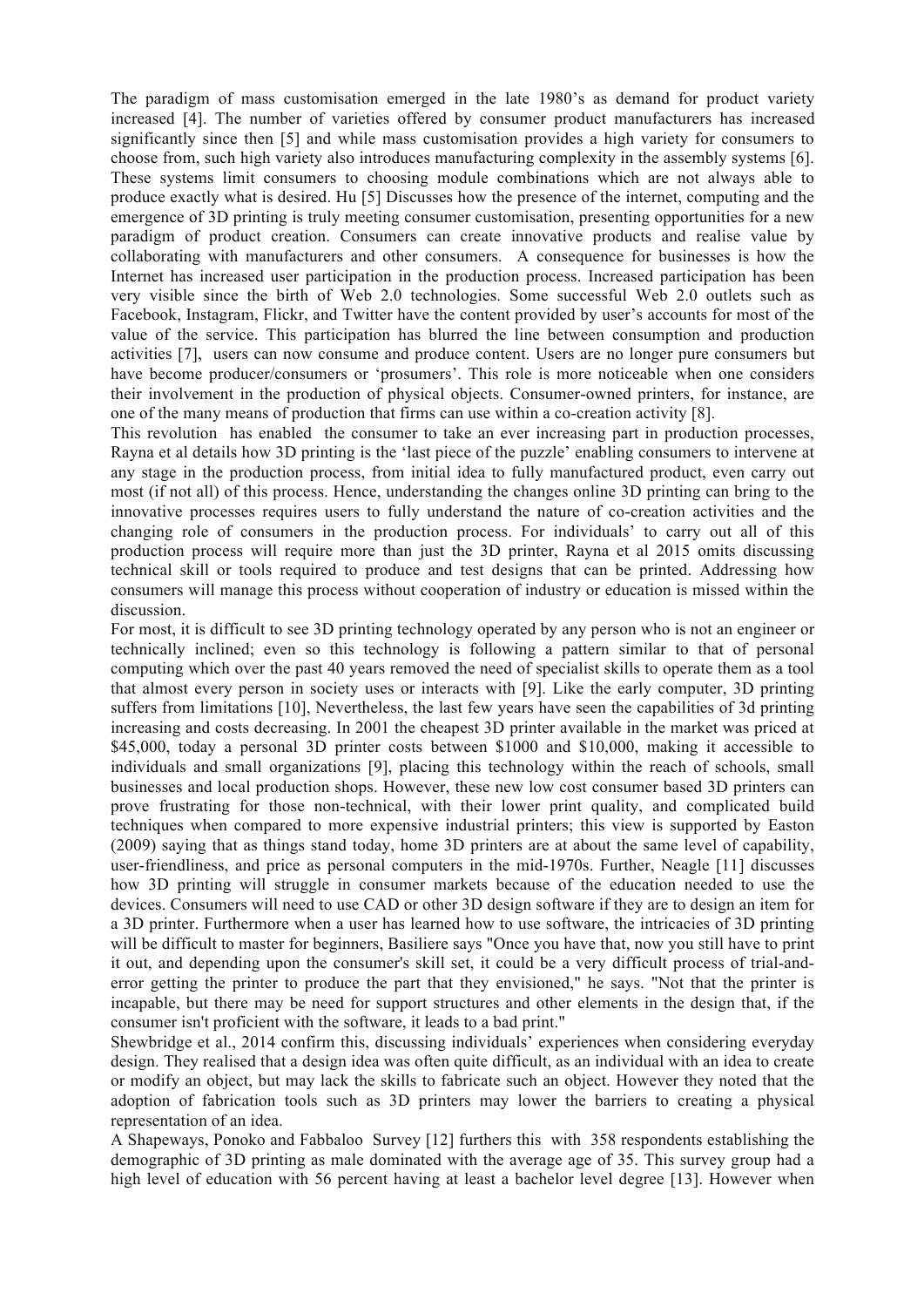participants were asked "What is the most wanted feature you are waiting for to develop further or to emerge?" and given a predefined list of options: Multi-coloured printing: Metal material printing; Glass material printing; Speed; Object quality; Ease of use; Ethernet connected printers; Better printer integration to CAD (or other similar) modelling software; Cheaper printer price; Cheaper material prices; and, Other, the most prevalent answers were:

- 1. Object quality (166)
- 2. Speed (119)
- 3. Cheaper material prices (115)
- 4. Metal material printing (108)
- 5. Cheaper printer price (106)

This survey does not show whether those surveyed are employed within the design industry and have relevant knowledge of 3D printing and its techniques but does highlight usability as a non-priority leaving industry to focus on the technology as a priority. The Technology at the high end sees 3D printers with micrometre resolution that can combine flexible, rigid, and transparent materials whilst consumer level systems have output quality similar to machines that cost tens of thousands of dollars just a few years ago [14].

The lowering of cost is making 3D printing more accessible to home users, however there is a need for software that lets them create. This software does exist in the form of professional CAD software but cost and complexity of this software is beyond the average user's ability. Simple software has been created for novice designers and aimed at specific tasks. Shapeways Creator tools (www.shapeways.com/create) lets unskilled users create customized 3D ring models for printing, although With the Custom ring app, users need only type in their initials and pick a font. The Ring Creator takes a grey scale image as input, wraps it around a ring template, and extrudes a ring. This workflow lets novices use familiar image-editing tools to create unique 3D objects [14].

The easily available software tends to do one thing, and does it well, focusing on solving a single design problem. This approach is useful with inexperienced 3D designers. However these inexperienced designers inevitably master any given task-specific tool and begin demanding more expressive capability. Unfortunately, scaling these simple tools to more complex design tasks is difficult and many online discussions begin with the question "How do I do X?" and end with the suggestion that the user look into Blender or SolidWorks, extra ordinarily complex professional tools [14].

Shewbridge et al., 2014 took a different approach to their research describing it as to the best of their knowledge, the first study consisted of 28 individuals and their uses for 3D printing over 4 weeks at home. The theme of this study was driven by subject experience with only one having used a 3d printer. The study encouraged participants to identify 3D objects to print for everyday use. Most users created items to replace objects that were broken or missing, duplicating objects that they wanted more of, or alter existing objects. Users saw the 3D printer as a useful appliance in as much as they thought it a creative tool. This experience runs counter to the current representation of 3D printers in advertisements and the popular press, which often highlights how these technologies are used to create art or to prototype new inventions. Fortunately, it seems clear that their participants did not see the 3D printer solely as a utilitarian device, and used it for many creative purposes, including creating gifts, decorations, and toys [15]. Just as inkjet printers are used to print airline boarding passes and drafts of one's novel, people should accept and support both utilitarian and creative uses of 3D printing in the home.

In many respects, the notion of everyday designers is not entirely new. People have been redesigning designs all along [16]. Louridas's (1999) discusses the concept of the designer as a bricoleur, making do with resources available to them and exploring situations through actions for new uses and connections. Everyday design systems evolve to be unique, and this requires not thinking of technology applications in a generic sense and deeply radicalising the idea of customisation [16].

Most of the recipient requirements in the Shewbridge study could be met using repositories of printable 3D objects such as Thingiverse. Thingiverse offers a catalogue of open source and printable 3D models designed by members of its community. For example, participants suggested toothbrush holders as responses to five design prompts and Thingiverse currently has 98 designs for 3D printed toothbrush holders. However, an object library could not satisfy all of participants' requests; many requests involved customised or altered objects [15] . This suggests that there is a need for 3D design and customization tools that are not traditional CAD tools. Of note in this study were a number of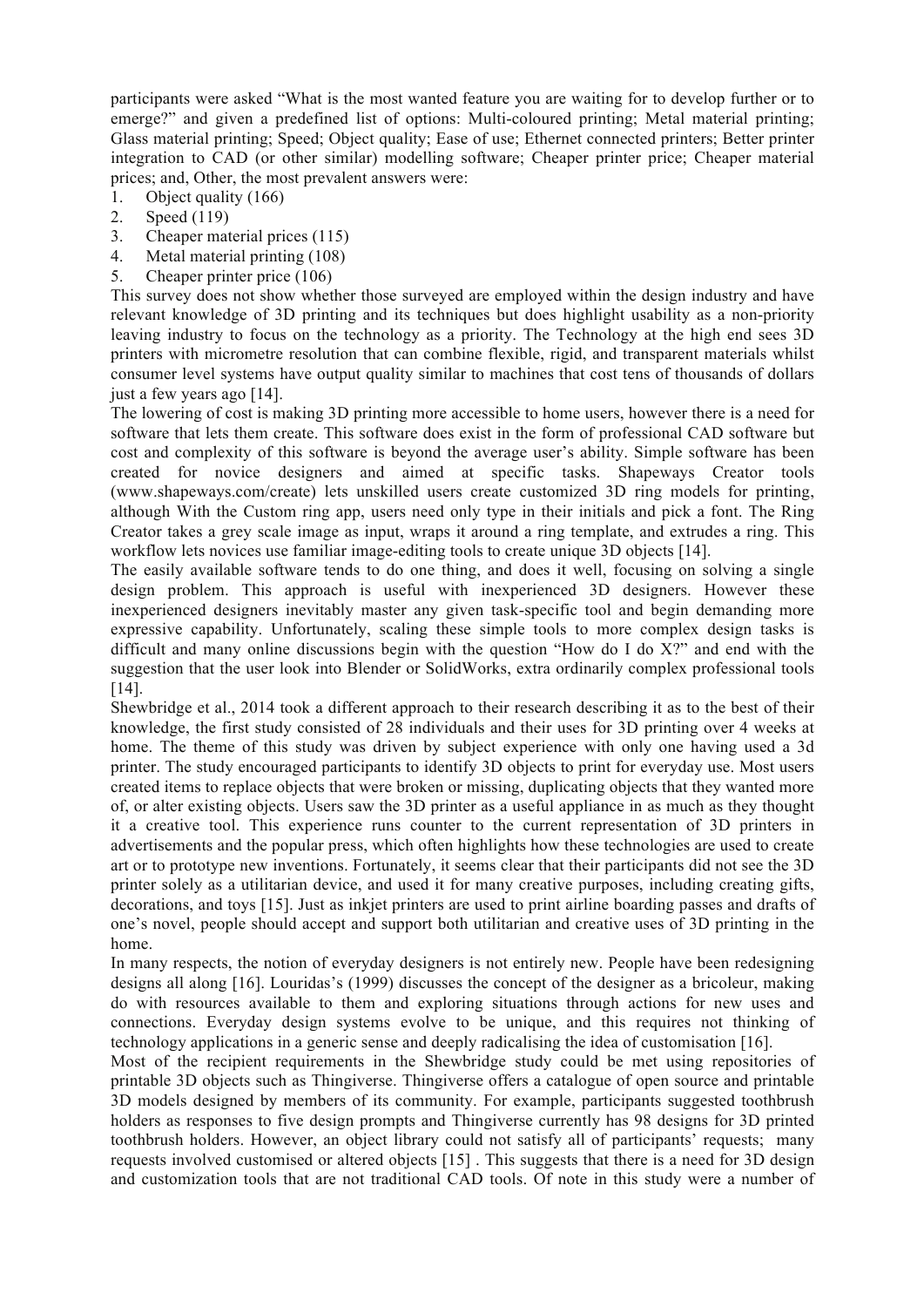requests that began with an existing object, but requested a version of that object that was larger, smaller, or different in some other way. Design tools that enable users to scan an existing object and adapt it offer a promising path for end user design. A key feature of the study was not burdening participants with new technology and actual 3D printers and It established that improvements were needed for design tools, although how this was established was not clear as participants only used paper to write down ideas and a camera to take pictures of objects they wanted to create or modify; no design tools were involved. Schmidt and Ratto 2013 describe these design tools as having important ramifications. Get the tool chain right; easy to learn, scalable in complexity, and accessible and digital fabrication could spur widespread engagement in creative making. Get it wrong—hard to learn, limited in capability, and focused on restricted social groups and digital fabrication could become just another mechanism for delivering products to consumers.

Cano 2011 [17] compares 3D printing with the infancy of computing in the 1970's and its garage based computer designers and how we cannot think about 3D printing as we think about the mature computing systems of today but to compare the future of 3D printing with the first PC killer applications: What are going to be the equivalents of spreadsheet and word processing software in the 3D printing field? These killer applications described by Cano are the authors speculation, the statement has no research attributed to it in the paper. Cano's comparison to spreadsheet and word processing software appears narrow simply because these applications took mechanical processes from typewriters and applied them in exactly the same form digitally; however it drove people to adopt digital technology. A killer app today is Photoshop, the de facto photo editing software dominating the market. Photoshop digitally manipulates images in hundreds of ways but over complicates and frustrates average users and is now dominated by professional users with training. An intuitive balance between these may encourage users towards 3D printing but research is lacking in this area.

A recent study by one of the authors G Underwood [18], using focus groups with 42 second year university design students tasked with designing a computer mouse found skill levels made a difference when 3D printing, and interestingly led to divergent design trajectories with students' with lower skill levels keeping designs simple. These students had completed 10, 2 hour sessions of CAD tuition as well as other workshop and design studies underpinning the course. Although some students expressed frustration with the restrictions on creativity imposed by the SolidWorks software, it seems likely that many of these frustrations were related to an insufficient level of skill rather than an inherent fault of the process. This reinforces the case that the ability of a home user will be frustrated when designing to 3D print with little or no knowledge of design techniques and lead to the compromising of their designs to meet simplicity and ability. Comments were made on disconnect between software and printer. This was explained as the processes required in moving a CAD model to a printer. This involved converting files to a printer a friendly format before opening it in the printer software, followed by further processing in this vendor specific software and again converting into a another format for the printer itself.

### **3 CONCLUSION AND RECOMMENDATIONS**

Home users of 3D printing seem largely ignored by software and hardware designers. Instead it is concentrated on the partially skilled and industrial users. Clear evidence of little research into how home users will use this technology has been shown. The small amount of research shows user needs may be met through online libraries, however these cannot always be met, leaving users frustrated with how to modify or create their own products. Easily accessible software is limited to simple tasks or design processes that leaves them wanting. The software that can meet their needs such as solidworks is prohibitively expensive and over complicated for novice designers, requiring professional tuition to understand and use. The "killer app" has been described to bring 3D printing to the home similar to those in computing, e.g. the Microsoft office suite that is now used by all for office functions, however this "killer App" is merely a mention. It is this killer app and how it works that needs research. Research has concentrated on what people want to print and modify not how they want to print and the tools required, it is here this killer app will have influence by providing a user friendly approach to this technology for novices. In creating this killer app research needs to work closely with its users and avoid over complication and alienation of users. This happens when developers create the ultimate app to meet every need such as photoshop, an app that has ballooned in size to the point professional training is required.